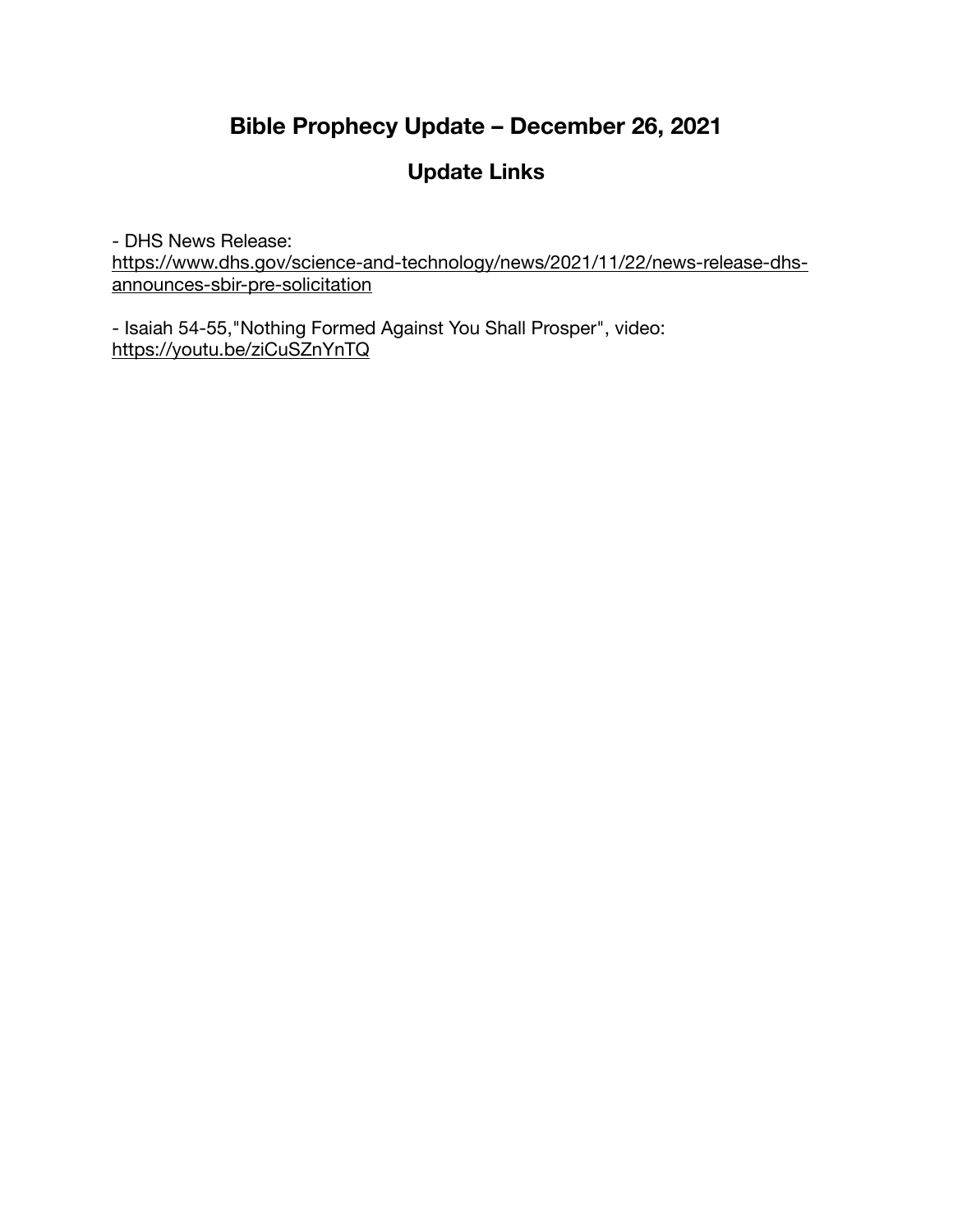Good morning and welcome to our first service. On Sunday mornings, we have two services, the first of which is our Bible Prophecy Update that we do weekly. And then Second Service is the actual sermon, and we're currently in the Book of Hebrews, but today is going to be the Christmas sermon and that will be live-streamed at 11:15 a.m. Hawaii time. We're going to look at the power of faith over fear as it relates to Joseph, and the birth of the Savior.

And, we're also going to talk about, why it is, that we even celebrate Christmas, knowing of its pagan origins and that Jesus was not born on December 25th. So are we good? Is everybody OK with that? We're going to talk about. That'll be at 11:15 today. For those of you that are watching by way of YouTube or Facebook, we want to redirect you at this time to jdfarag.org, and there you will have the uncensored and uninterrupted entirety of today's prophecy update.

All right. I want to talk with you about what's just around the corner. Despite everything that seems to be coming against us in the world today with everything that's happening in the world today, Doubtless, you've heard this saying, 'just around the corner'. Usually it's in the context of something like, Hey, it's really been a hard winter or dark winter, dare I say, but spring is just around the corner. Well, you probably already know where I'm going with this, so I'll get right to the point. Yes, it's really getting dark, its really getting bad, but the rapture is just around the corner.

Yeah. I'll take it a step further and suggest that by virtue of the fact that it's getting so bad with everything that is happening and everything that is against us, that is actually evidence of just how close we really are. And we've talked about that before. In fact, I think we've talked about that last week. Scripture is replete with men and women of God who experience tremendous adversity, and that's almost an understatement. I mean, tremendous difficulty. In fact, for the Christmas sermon second service, I want to talk a little bit about just how difficult it was for Joseph and Mary.

I don't think we have any idea of how hard it was for them at that time. But again, scripture, both old and New Testament. Tremendous adversity. These men and women of God, mightily used of God. And many of them did not know what was just around the corner. One such man, in fact, he's my favorite. Of course, they're all my favorite, right? But for today, Jacob is going to be my favorite. Oh, it's hard to read the account. I mean, he hits rock bottom. I mean, the bottom has fallen out. And as far as he's concerned, at this point in his life, Joseph has been long dead. I would suggest that he's still grieving the death of Joseph, so he thinks. It's been how many years that he's lived with this notion, and by the way, Joseph, his favorite son, of all of his sons.

And now he's learning as his sons come to him, having returned from Egypt without Simeon, that Egypt is requiring Benjamin to prove that they're not spies. So they come to their dad, and Genesis, 42 verse 36 records this for us. Their father, Jacob, said to them after they tell him that, You have deprived me of my children. Joseph is no more and Simeon is no more, and now you want to take Benjamin.

By the way, Benjamin and Joseph were from the same mother. They were biological brothers from the same mother and Benjamin, the youngest, Benyamin. And as far as Jacob is concerned, not Benjamin. And then he says these four words, and these four words, are words that we have said in our own lives. Everything is against me! It just seems like everything just keeps going from bad to worse. Yeah. It might seem like that. It might seem like everything is against Jacob, but oh, Jacob, if you only knew what was just around the corner for you.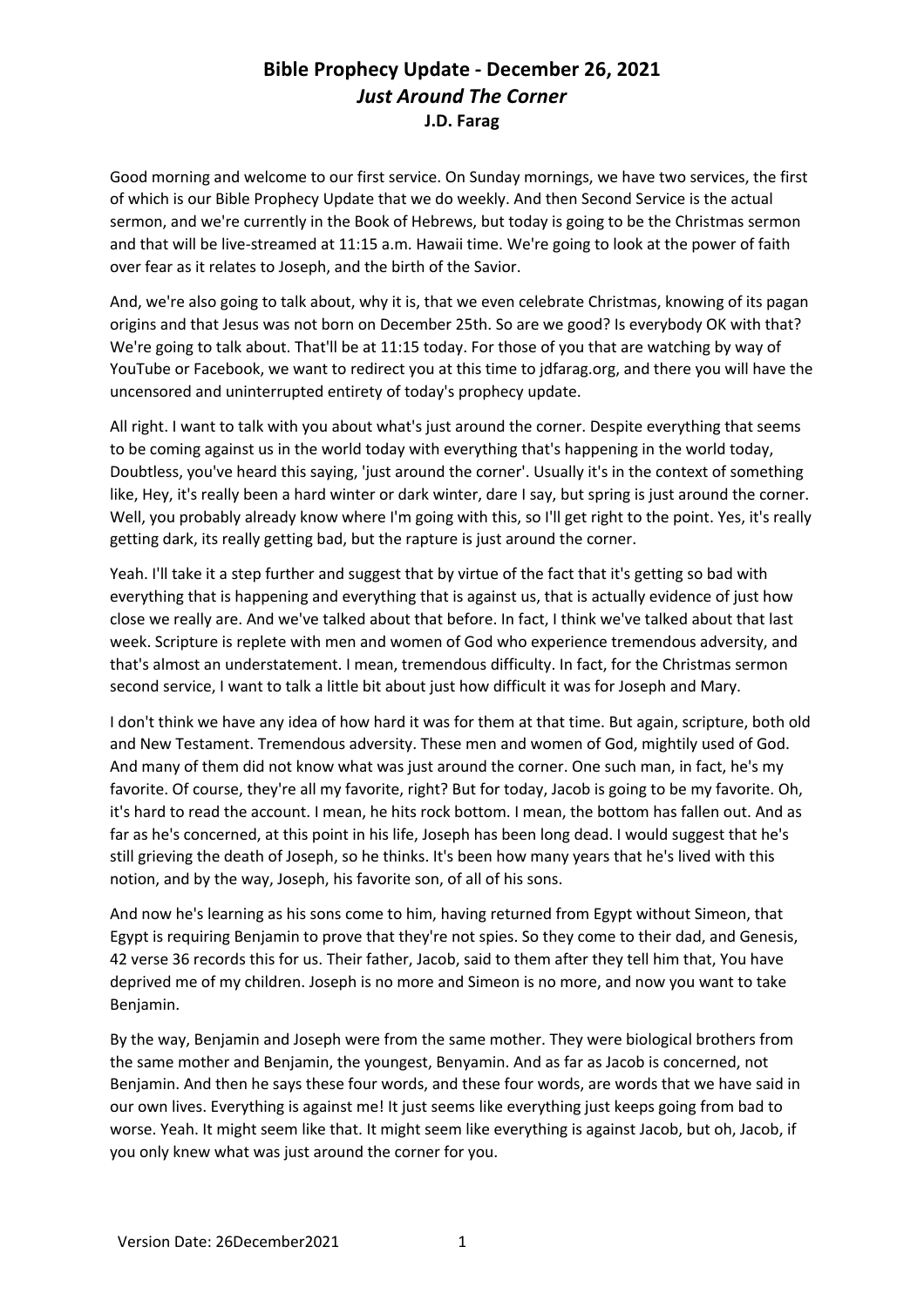Oh, if you only knew. Boy, are you in for a big surprise. And it's found in Chapter 45, I'll begin reading in verse 26. So they come back now, the sons, and they tell their dad, They told him, saying, 'Joseph is still alive, and he is governor over all the land of Egypt.' And Jacob's heart stood still, [Skipped a beat, as we might say, and we're told why.] because he did not believe them. No way. Way! Joseph's alive? Yes. No way. Way! I don't believe you.

But [verse 27] when they told him all the words [words] which Joseph had said to them, [the word] and when he saw the carts which Joseph had sent to carry him, [the word of God, and the provision of God, he believed] the spirit of Jacob, their father revived. Then Israel, [speaking of Jacob] said, 'It is enough. [Can you imagine?] Joseph my son is still alive. I will go see him before I die. Well, it's even better than that.

The reason I start out this way is because our greater than Joseph, Jesus, whom Joseph is a type of, is alive and His return for us is just around the corner. However, does there have to be a however? Yes. The, however, is that it is very likely to continue to go from bad to worse with everything that is happening, and everything that is even now against us. Actually, this adversity that's against us can be a good thing, even a God thing. And I'll explain why I say that. It's because of the adversity that it will get us to even look to Who, not what, is around the corner.

I'm going to share in the 'But God Testimony' today, one of many, I mean many, that we get- Do you realize how many people have come to Christ because of this, when this started? I mean, everything started happening; everything was against us, but God. In fact, while we're talking about Joseph, just real quick, who again is a type of Christ. It's really quite remarkable when he tells his brothers, Yeah, what you did against me, against me, you meant it for evil, but God meant it for good, for the salvation of many this day.

In other words, had you not, as evil as it was, come against me as you did, there would not have been the salvation of many this day. Can you connect those dots? I've said it before. I'll say it again. This is as good of a time as any to say it, I hope you don't tire of me saying it. I thank God for this crisis. I thank God for it. It has brought so many people- and we'll never know this side of the Rapture. So many people that will be in eternity because of this, as only God can. This is a good thing. It's a God thing because it propels people to look to Him. Because if you really think about it, everything else has been dismantled and destroyed.

If you'll kindly allow me to, I want to share with you specifically concerning the adversity. It's already happening. But what's coming? Oh, my goodness. I do so because it is yet another indication, even demonstration of just how close we are to that which is just around the corner. So in order to do that, we'll go ahead and end the live-stream at this point and redirect you, if you're not there already, to the website. So I want to share with you an email that I received last week. I have permission to share it with you today anonymously, for what I think you'll see are obvious reasons.

Dear Pastor J.D., I wanted to share with you further evidence of the dark days that await those left behind. What I have attached can only be described as chilling, given your last two prophecy updates, which left me compelled to share what I know. For the past 20 plus years, I've been working in the high-tech industry in Silicon Valley, specifically related to RFID at Alien Technology. (yes, that's really their name, Alien Technology ) [told you, artificial intelligence. It's Satanic intelligence.] In 2008, my partner and I left and started our own RFID company, focusing on a high-speed programing and medical applications.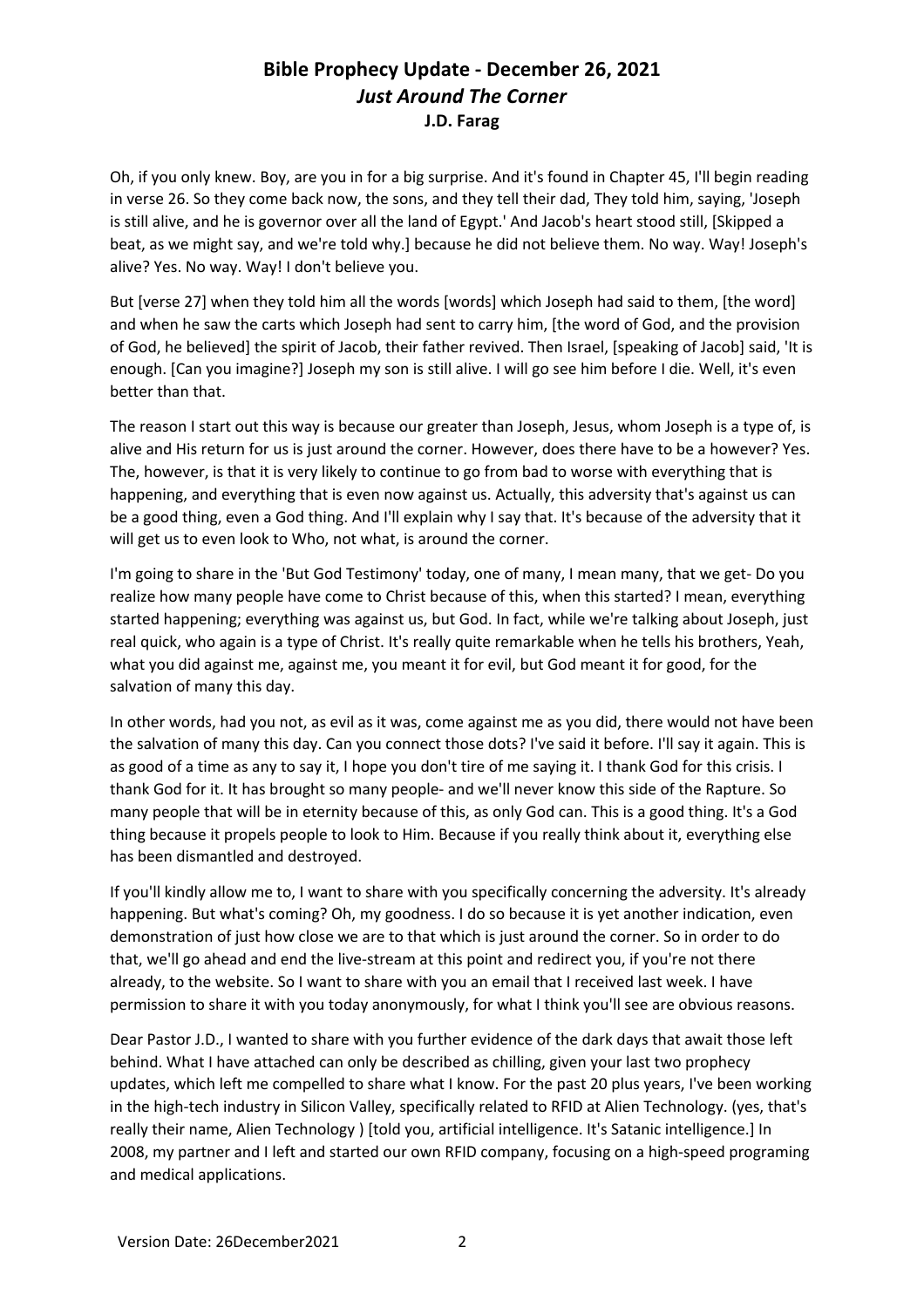Last week, we were asked to join a development team working with the government. It was only during, and later afterwards, however, we learned of a more sinister customer requirement and not as it was described to us prior. As it turns out, the government team present wasn't FEMA, as you'd expect. In fact, no one from FEMA was present, nor any of the development efforts that come out of this project are even going to be shared with FEMA, which seemed odd.

And so the question was asked, Oh, so who exactly is the group we'll be meeting with today? Why it's the Department of Homeland Security, of course. Hmmmm. All I could think about was your teaching on deception and how prevalent it's become in these last days.

After our rather uncomfortable meeting with DHS and more graphic details I can't discuss, I found the original SBIR (Small Business Innovation Research) on the website, [We've included that link, by the way] along with ten other programs, [eleven total, one of which one of the eleven that they were given to bid on. We'll talk about that in a moment,] along with ten other programs currently active with the Department of Homeland Security.

These are active, on-going, and high-level programs that DHS is working on. Here is the summary, as well as the link to the website. Number one. Automated artificial intelligence, (A.I.) Distress Alerts and Monitoring. He had included some commentary, parenthetically, and I added to it and edited it and then sent it to him for him to look at. I wanted to make sure I was accurately assessing this from a prophetic perspective, and he said, Yeah, that is accurate. So what is this automated artificial intelligence Distress Alerts and Monitoring?

That is Population Surveillance and Control Number Two. Rapidly deployable countermeasures at protected perimeters and structures. Did you catch that? Protected perimeters and structures? What does that sound like to you? Does that sound like Quarantine/ Concentration Camps? Number Three, It gets better. Non-Invasive and Real-time Detection of Counterfeit Microelectronics. Okay, now here's the thing. So right now, there's really no way to authenticate someone's vaccination status. And this is an issue, by the way.

And of course, they're going to come up with this digital system, which is what number three is, and it will be, they say, non-invasive, meaning, remote access and real-time detection and monitoring. This is what I believe will be used as ID authentication and verification of vaccination. And it will be a bio metric, a bio digital I.D. in the body. And we've talked about that as well. Number Four, This is interesting. Broadband Push-to-Talk Interoperability Platform. Let's decipher this one. What is this?

Well, I think it is interrupting and censoring of the internet and cellular communication. True story. I had someone send me, by way of a text message, a video, and when I went to open it up, it was not the video they sent. Do you know why? They sent me the right video. It was interrupted, censored by way of this technology where they can interoperate. Interoperability, communication. I'll take it further.

While last week there was potentially a technical issue with the Prophecy Update for those watching by way of live-streaming, a lot of buffering going on, and it's very interesting because the buffering is at specific points. Hmm, Hmm. Things that make you go, Hmm. Oh, come on pastor, you're being paranoid. Am I? They have the technology to do that. They're already doing that. I know this - Merry Christmas.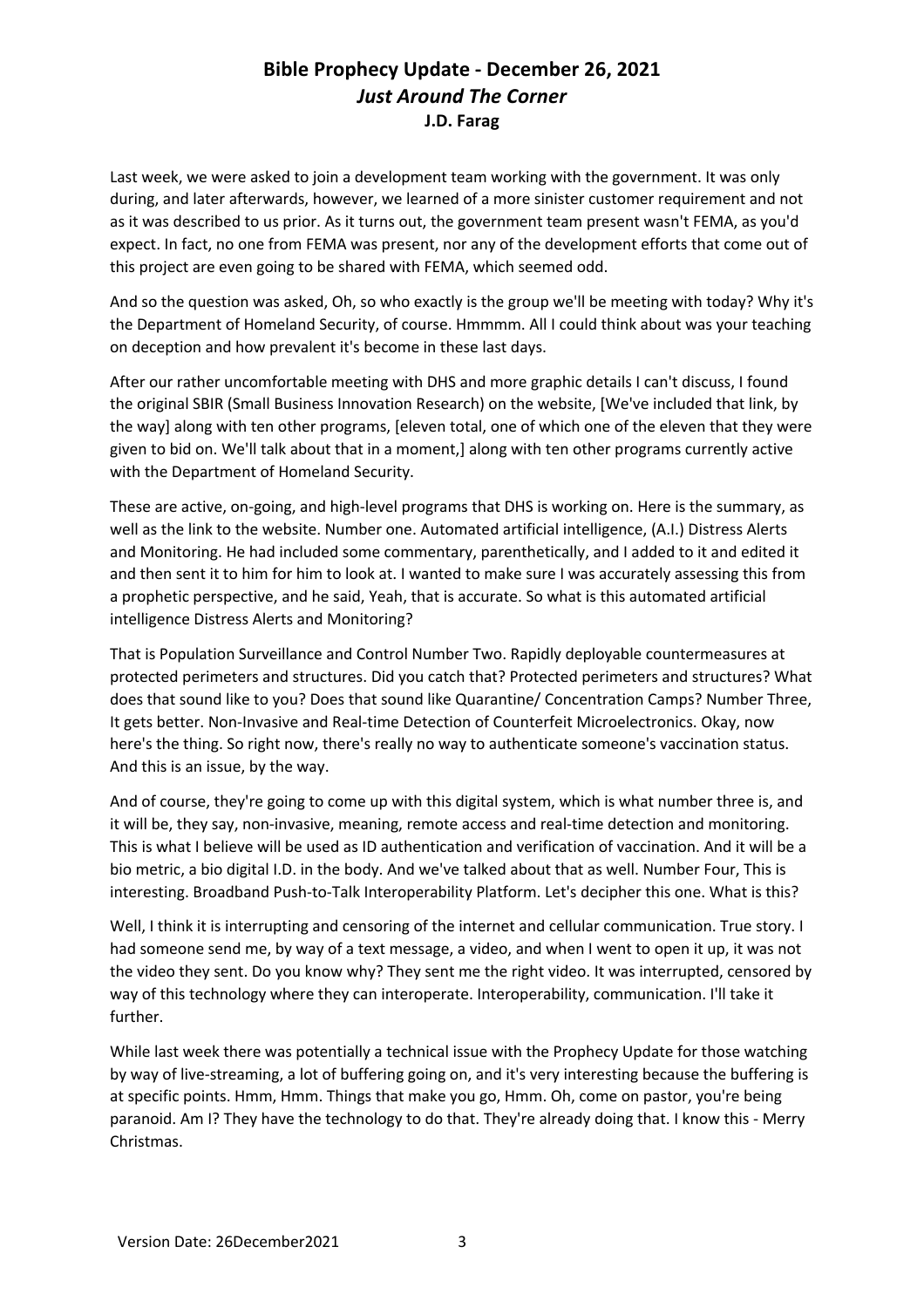They hear and listen and see everything you do. They see everything you're doing. Just think about that next time you go to the bathroom. Number Five. I have to put the levity in. A Step towards Agent Agnostic Detection of Biological Hazards. What's this? Chemical Biowarfare, chemical warfare. And it's the monitoring of and the executing of said chemical warfare. Number Six. Streamlined Airport Checkpoint Screening for Limited Mobility Passengers.

My sister came for Christmas this year from California, and when she landed at the airport, she was just stunned. It was like they were - It was like a concentration camp. So depending on your status, you had to go in this line; everything was shut down and dark and closed, unlike all the other times when she would come before this all happened. You understand what this is about, right?

This is limiting travel, limiting mobility. In fact, it really is just a matter of time, I believe. In fact, in some ways and I praise God for this because He is restraining the evil and sustaining the righteous, but it's just a matter of time before you will not be able - And here we are out in the middle of the Pacific Ocean. You will not be able to get on an airplane with a negative test. You will have to have been injected with whatever this thing is in order to get on that plane, otherwise you cannot travel, and it's just a matter of time.

Now number Seven is the one that this brother's company was given to bid on. It's Mass Fatality Tracking System, (MFTS) We'll talk more about this in a moment, but this is Population Reduction and Tracking of Humans, Dead or Alive. OK, hang on to that, we're going to come back to that. Number Eight Next Generation Semiconductor-Based Spectroscopic Personal Radiation Detectors. SPRDs for short, I can say SPRD better. What's this? Ohh. Sounds to me like nuclear chemical detection and warfare. Next generation personal radiation detectors? What do you need a personal radiation detector for? Because there's radiation, that's why. Number Nine.

Field Forward diagnostics for Select Agent List Toxins. I'm sorry I'm chuckling. You know what this is? This is chemical warfare by way of poisons and toxins in the air, land and sea. And oh, by the way, this is what they're spraying in the skies known as chem trails. They are spraying the skies and they're poisoning the air and they're poisoning the soil and the food, and they're poisoning the water. Oh, come on. This is an active project, and I'm going to give you a timeline here in a moment, that'll really ruin your new year. Number Ten kind of seems to tie in with number nine.

It's a Wearable Detector for Aerosolized Chemical Threats. Really? Aerosolized? Yeah, it's either inhaled or injected. They're going to get it into you somehow. What are they going to get into you? Well, these toxins, these poisons. This is Aerosolized Chemical Warfare, Detection and Surveillance, and they're already doing it. By the way, if you're interested, there's a documentary online, I think it's still on YouTube unless they've taken it down.

It's by Dane Wigginton of Geo Engineering. Watch.org, I think is the site. And he put together a very well documented and very good documentary. It's about two hours long. It's called The Dimming, and it's irrefutable proof that they have been spraying the skies with poisons, toxins in the air. And I mean, it is - I don't recommend it for the faint at heart. And it's not conspiracy theory, it is conspiracy. You know what a conspiracy is? It's a conspiring together. It is a conspiracy, but it's not a theory.

And Number Eleven, lastly. From Port-Side to Pen-Side: Low Cost Detection/Diagnostics for High-Consequence Transboundary or Nationally Reportable Animal Diseases, Particularly Those with Zoonotic Propensity. Did you get that? Sounds to me like another so-called virus and variant spread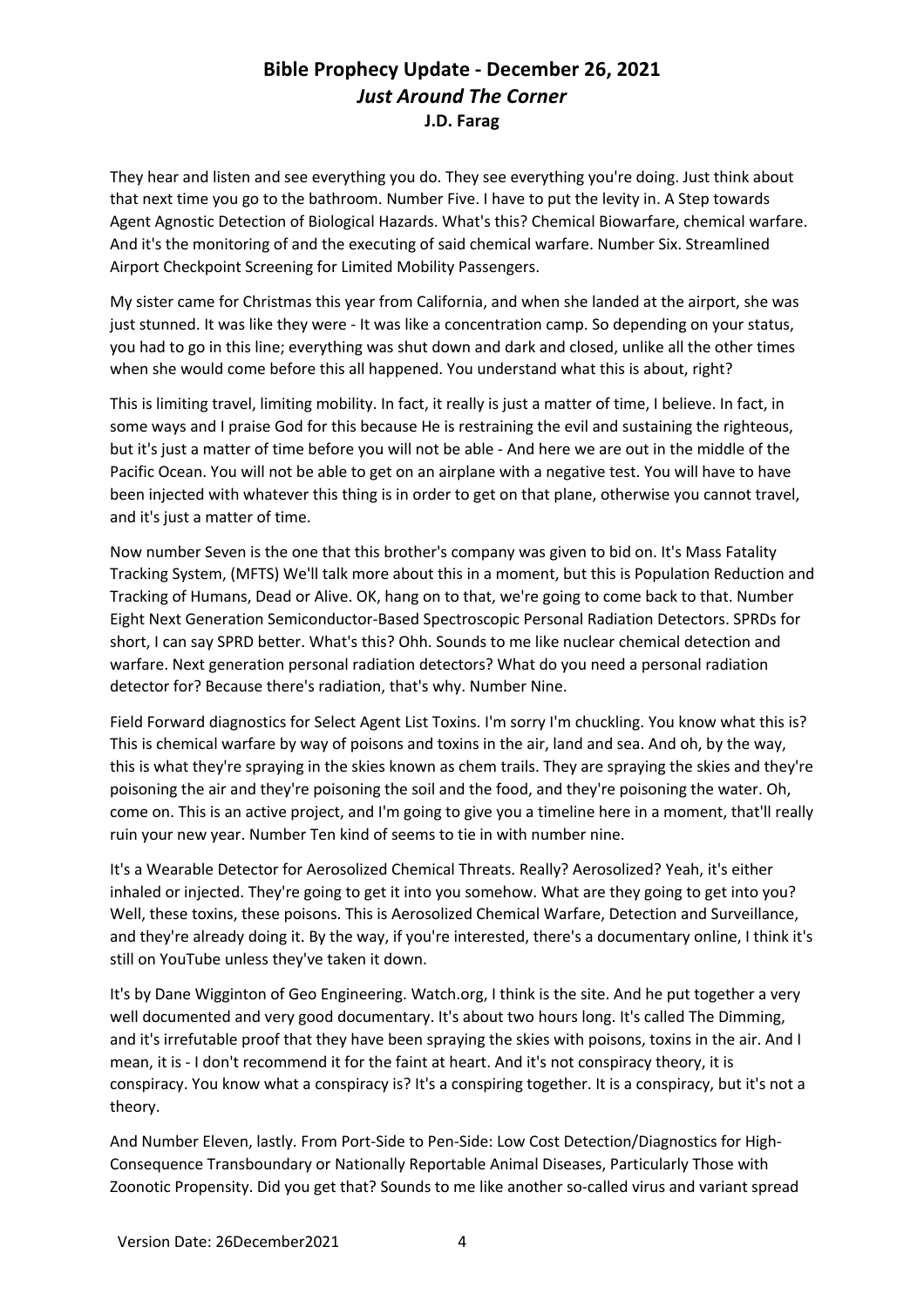nationally and internationally, blaming it on, I don't know, bats, cats. According to The Simpsons, you know those great theologians, The Simpsons, it's going to be the cat flu, so, just wanted to let you know about that in advance. These are eleven projects that are on the table as we speak. He goes on to write in his email to me, As believers in our Lord Jesus and looking forward to His soon return, my partner and I decided a long time ago that our new company would never use this technology, our experience or knowledge to track people, alive or deceased.

And so we respectfully declined further efforts in this regard. God bless you, Pastor J.D. and all your staff, as we keep you in our thoughts and prayers. And for all the members of the church there, [which is you] someday, I hope we can meet. We will, if not here or there, in the air, for sure. Pictured here is a screenshot of an email to his company concerning the aforementioned number seven, DHS221-007 Mass Fatality Tracking System, (MFTS), and it's been redacted to protect his identity, again for obvious reasons.

It reads as follows. This is from DHS to him. Hope all is well. We are looking to apply to another proposal. This proposal is for a Mass Fatality Tracking System. The objective is to develop a low-cost device to ensure that following a Mass Casualty Incident (MCI), comprehensive location and recovery details of human remains are recorded at the point of discovery, and tracked to document details relevant to victim identification and law enforcement. We are looking to develop a low-cost and spatially aware electronic tag to catalogue all human remains location information within [Listen to this!] a centralized, cloud-based data storage and display tool.

The idea is to combine a tag with some type of storage and G.P.S. where we can connect that tag with victim/ environmental details, photos and general descriptive text. This would be an active tag that will connect to a IoT mobile communications nodes, which also needs to be developed. So after a follow up email to this brother, first thanking him for sending me this information, I asked him about the timeline of all of this, and he responded with the projected dates of this SBIR, which are broken down into six various phases.

Phase 1: Supplier submission and qualification review- January 21, 2022. That's next month in about a month from now on the 21st. Phase 2: Proposal review and DHS critique- March 31, 2022 Phase 3: Cost analysis and proof of concept submission - April 20, 2022. Just around the corner. Phase 4: Prototype and testing- May 2 to July 8, 2022. Phase 5: Bid Selection / Contract Award- August 3, 2022.

And lastly, Phase 6: Deployment- September 1, 2022. That's the timeline. He then provided one last comment in his follow up email to me, saying, As far as other items worth noting, one was just how cold and matter of fact the topic was discussed.

Even levity at one point during the meeting, which seemed totally inappropriate. Cold, callous, calculated. This is what they're planning. This is what's coming, just around the corner, against us and in some ways, in some measure, is already here working against us. Now, I suppose the question becomes one of how does this Mass Fatality Tracking System, and all the others with it, fit in with prophecy in the Bible?

And for the answer to that question, we need look no further than to the Book of Revelation, specifically Chapters 6 through 19, which are all about the 7- year tribulation. Even more specifically, the well-known and often quoted, especially recently, prophecy in Revelation 13 about a bio digital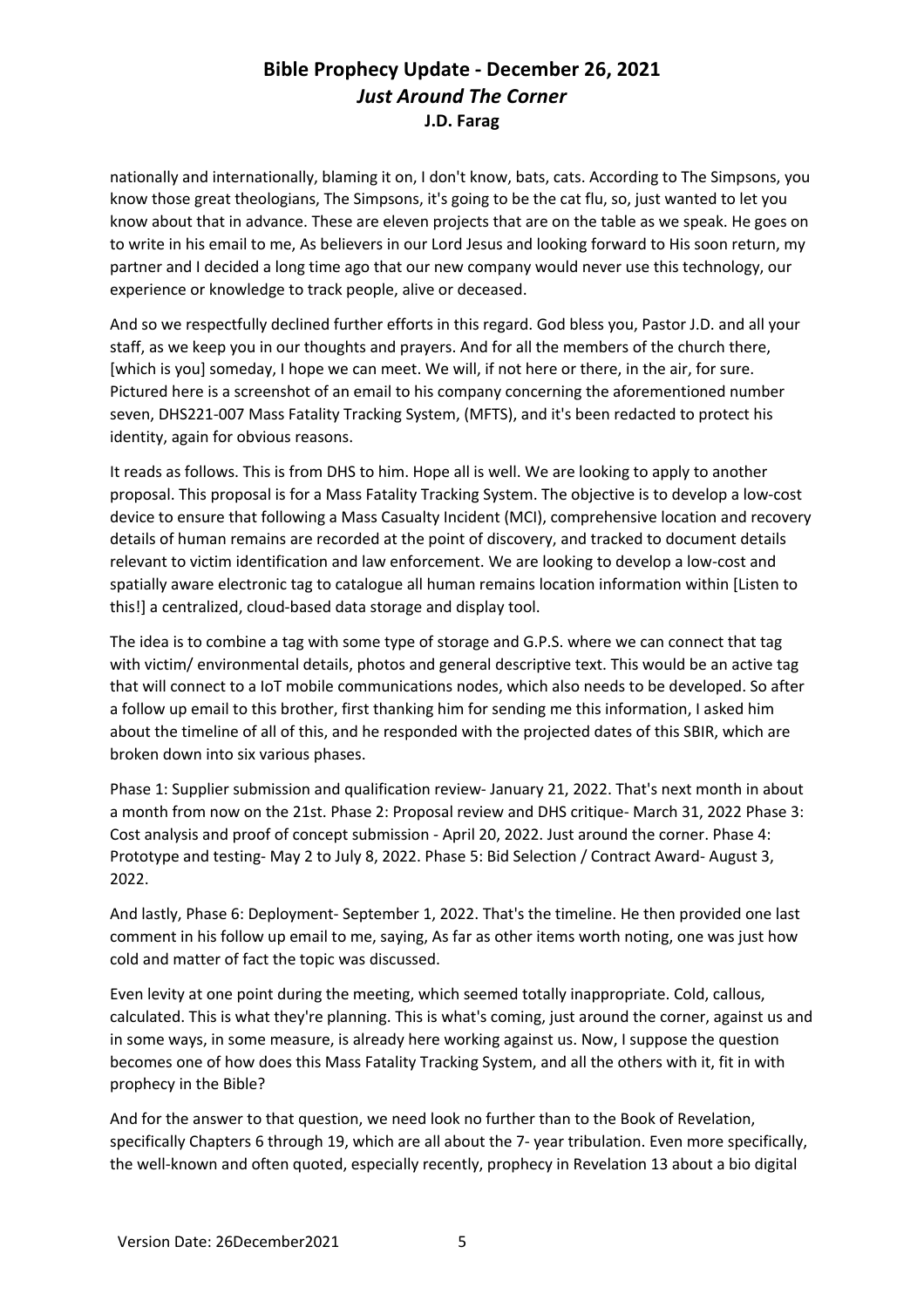I.D. that will track every human on the planet, and it will determine whether or not you will be able to function in society, socially based on your social credit score.

Because we're all going to be connected to the Internet of Things, which is now being referred to as the Internet of Bodies. Again, you'll forgive me for saying this every week, it seems like now, but this is the endgame. This is where all of this is going. This is just right around the corner. The technology is already in place. In fact, this is one of the reasons why we know that this is it, that this is how it ends. It ends in the Rapture for the believer, and it ends in the 7- year tribulation for the nonbeliever.

This is how it ends. You cannot fast forward much further beyond this, because if you do, then as fast as technology has advanced heretofore, if you fast forward even ten years, and I'm not date setting, but even if you fast forward ten years, you exceed, at this rate, and it's not going to be at the same rate as the last ten years. It will be even faster. And you go ten years out, and the technology that you'll find in ten years exceeds the technology that we have in the Bible.

I think we did an update, it was a while back, titled Strike While the Iron is Hot. You've heard it said, doubtless they say it all the time, 'Never let a good crisis go to waste'. Well, they created this crisis. You think they're going to waste it? You think they're not going to take advantage of it? Enter the Great Reset and one Klaus Schwab and the fourth Industrial Revolution, which is a transhumanism, merging of Man with Machine. It's already here, the technology is already here.

It will come by way of an Elon Musk type Neuralink chip in the brain that connects you to the Internet of Bodies. So they track you- all of these eleven that I just went through, they all point to exactly what we're told in Bible prophecy. It is with precision, 100% accuracy. Everything is described, and you know - Hear me out. What are you going to say? No, I'm not going to hear you out?

I just got to - just hear my heart, please, on this. I am struggling like I'm sure you are too. I am so struggling with all of this, because I'm looking at all of this and I watch people, and I can't for the life of me figure out how it is that they can't see it. They are so blind. I mean, the only thing that I can even come close to settling my heart is that maybe it's the grace of God, because if they knew if they did see it and still rejected Christ, their judgment for all eternity is worse and they're beat with more stripes, Jesus said, Luke's gospel records.

You understand that there's going to be different levels in hell for all eternity. And by the way, hell is for all eternity. And I just it's inexplicable. And then when I think about Jesus teaching in parables. Even the disciples asked Him, why? Why do you? Why don't you just... Why do you teach in parables? Why the riddles?

And it's really the grace of God, because He already knew they were going to reject Him. And your judged according to the light that's been shown you. So if they would have seen it, if they would have gotten it, and they still rejected Christ, their eternal damnation would be infinitely worse. Listen, I'm trying here.

If you have a better explanation, I am absolutely, very interested in hearing it, but that's the only thing I can - And then I'll add to that and include with that; coming packaged with that is, well really, the Savior Himself said it, deception. The Apostle Paul writing to the Thessalonians in his second letter, Chapter 2, talks about God Himself sending a powerful delusion, a strong deception. And we're told why He does, by the way, it's because they had already rejected Him. They've rejected the truth.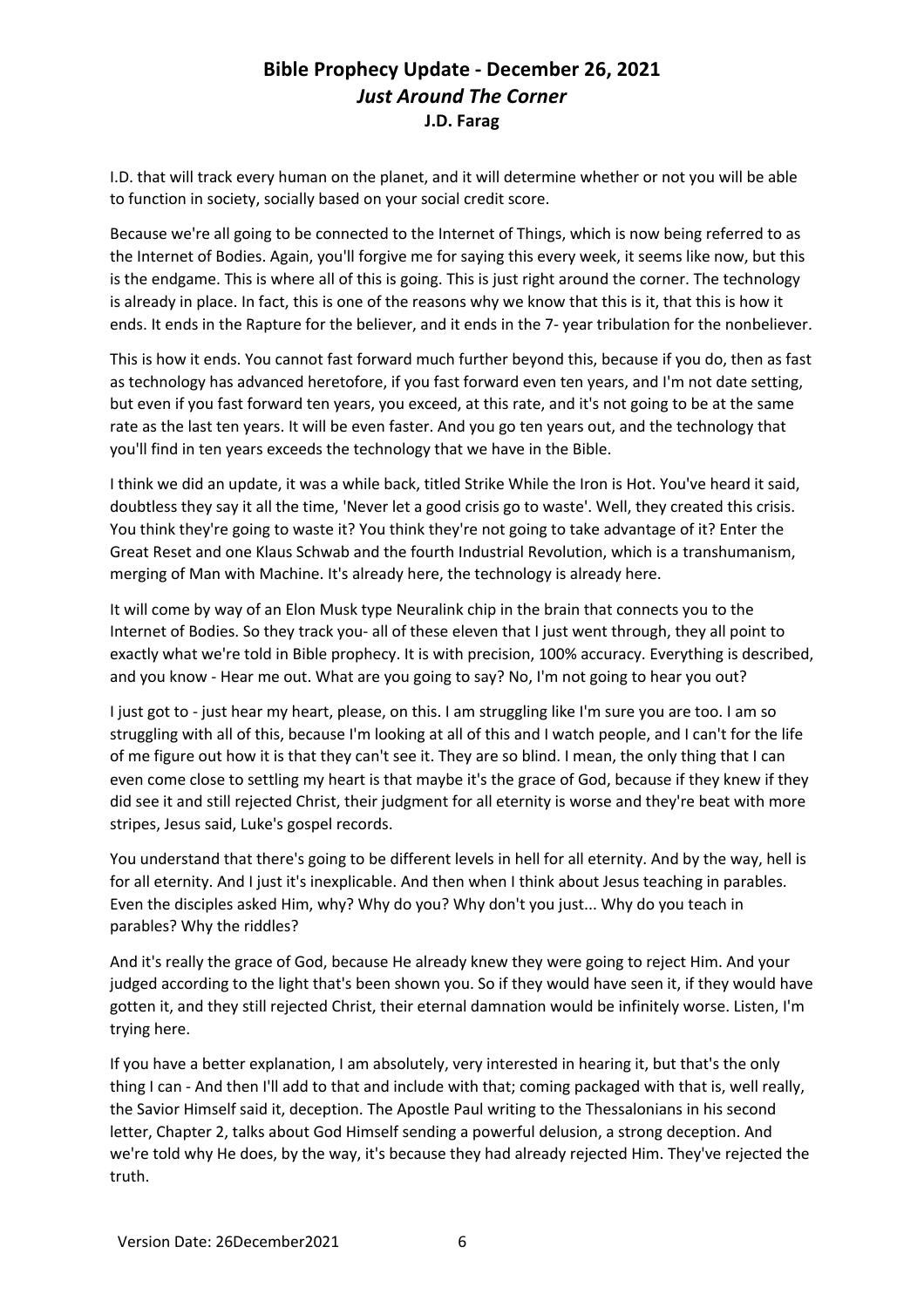Who's the truth? Jesus is the way, the truth and the life; they'd already rejected Him. In other words, their mind was already made up. Their fate already sealed, their heart already hardened. And he just gives them over to - God will never force Himself on anyone. So if you reject Him in His grace and His mercy, He will blind you to the truth. He's not deceiving, He's giving you over to the deception you're already in.

Again, that's the only thing I can come up with. Is it heartbreaking? Of course, it's heartbreaking. I would venture to say that many of you, during Christmas, were on the receiving end of, just the heartbreak of a family member who wants nothing to do with you because of this. You're a threat to them. You're the problem, by the way. And they bought into this lie, and yet we hear about these people who have what, got their third booster shot now? And if they're not hospitalized and eventually die, it's because of that.

And we're hearing things like, Boy, I'm so glad I got my booster shot in the hospital because I could have been sicker. What? I kind of feel like, Jacob, yeah a little bit? Everything is against me, everything is against us. My family is against me. My employer is against me now. And if that weren't bad enough, my wife was sharing with me, I don't want to get too far into this, but I think the Holy Spirit would have me to at least share this.

Again, I'm just sharing my heart with you. Churches. Churches. And I just think to myself, you know, they're saying peace, peace when there is no peace. They have no idea what's coming, what's just around the corner. But God. Thank God for 'but God', right? On Thursday night, we were in Isaiah, Chapter 54 and 55. Both chapters have two very well known promises. The first of which, is about that which is against us.

You know this well, right? No weapon forged against us will prosper. It might seem like it. Might seem like, Man, this is really bad. But it will not prosper, it will not prevail. And it actually ties into a second very well known promise that we - In fact, it's probably even better known, and it's in Chapter 55, about how God's ways are not our ways. As high as the heavens are from the earth, so too are His ways higher than ours. Nor are His thoughts, our thoughts.

How does that tie in to, no weapon forged against you will prosper? I'm so glad you asked, because I'm going to tell you. No weapon forged against God's people will prosper, but the way God's going to do it is not the way we think. In the end, He will have the final word. But it's not the way we think, it's not the way we would anticipate because His ways are not our ways.

Can we just think this through for just a moment, just real quick, if you don't mind. Could you imagine if God thought the way we think? Think about that? How scary would that be if our thoughts were God's thoughts and our ways were God's ways? First of all, we would be a deep kimchi. Secondly, He would not be God. He is infinite. We are finite and His ways are infinite, too high for our finite understanding. So God, I've got this promise from you.

Everything is against me, and you promise me that no weapon forged against me will prosper. Have you seen these eleven weapons that they are forging against us? Yeah, I did. I knew they were, in fact, that's why I told you about it before it happens so that when it happens, you would believe. But I'm also telling you that, yeah, they are forging those weapons against you, but just wait and see what I'm going to do, what's just around the corner.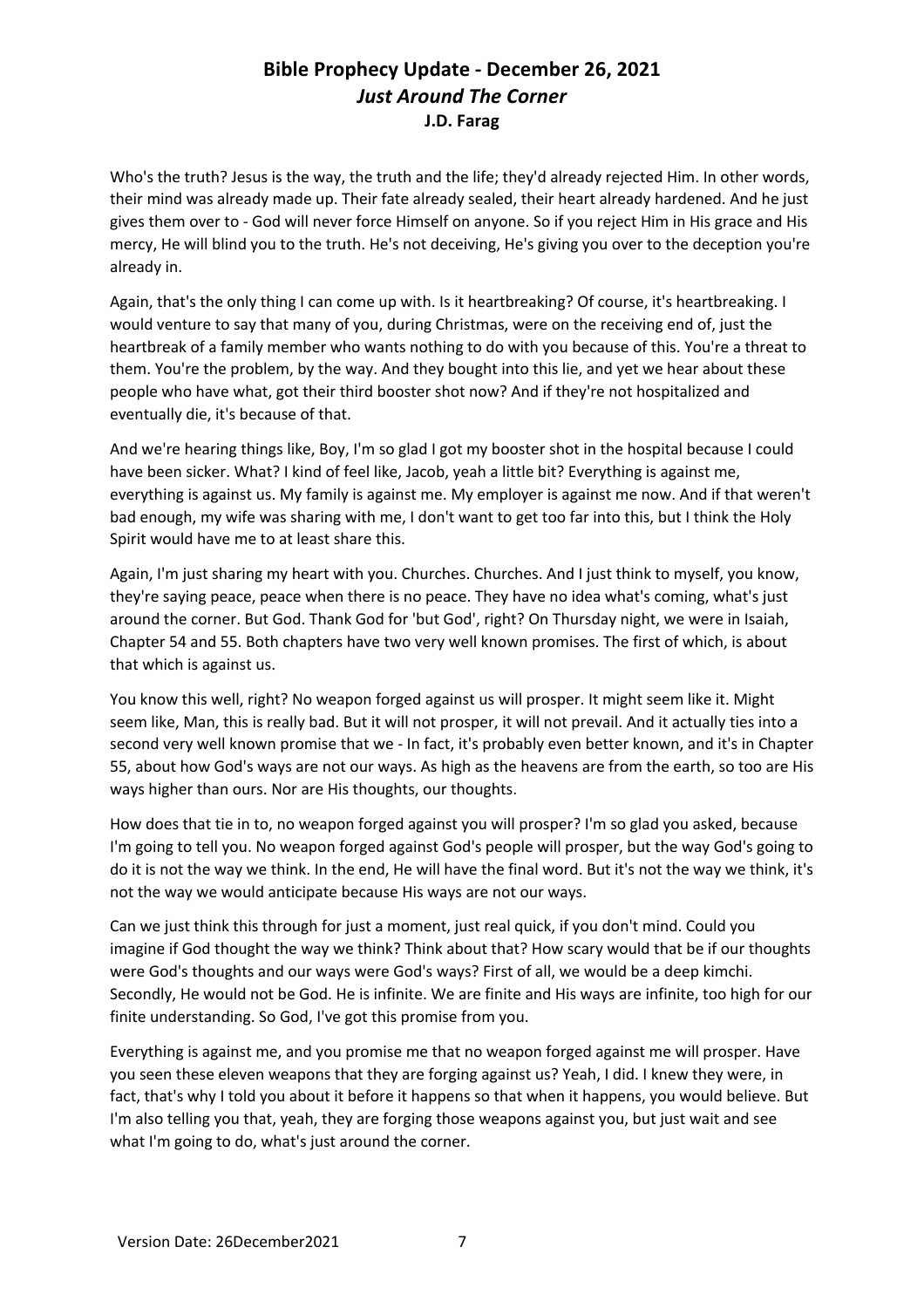Well, how are you going to do it Lord? Or better asked, When are you going to do it Lord? Because isn't it true that not only is it not how we think or the way we think, it's not when we think, because God's timing is not our timing. In fact, God is not subject to time. God dwells an eternity. He knows the end from the beginning. So here we are trying to figure it out, right? Come on, let's be honest.

You're in church. I don't want a show hands, but how many of us are trying to figure out the ways and the whys of God? How's that working out for you? I'll just speak for myself. It's not working out too well for me because my ways are not His ways. Now, if I were God, this is the way I would do it. I would just torch them right there on the spot. Which is why I'm not God. Have you ever asked yourself the question of why it is that when Lucifer exalted himself in heaven and declared that he would be above the Most High God, when he was filled with pride. I will send my throne above the Most High. I will, I will. Aye Aye Aye Aye Aye, I think there's eight I's in there.

As one said, the Letter I is appropriately placed right smack in the middle of the word pride. So too, is it right smack in the middle of the word sin. And so too is the letter I write smack in the middle of Lucifer. So whenever you start saying I, I, I, be careful. But do you ever wonder why it is that when Lucifer did that, that God didn't just say, Really? I created you. You're going to be like that? Zap! Start over. Oh, a third of you are with him? Zap!

Why didn't God do that? Well, if God would have done that, could you imagine how that would have changed the complexion of heaven forever? So now, instead of serving him out of love by choice, the whole of heaven, the heavenly host, is now serving him out of fear. Did you hear what he did to Lucifer the other day? We better watch our P's and Q's man. He just zapped him and a third of the angels. We better be really careful. And all of a sudden it just changes the whole dynamic. No, it had to run its course.

And never imagine that when Lucifer was cast down to the earth, and then as the serpent tempted Eve, and deceived Eve and Sin entered the world, that Jesus was Plan B, that would be almost blasphemy to see it that way. That was God's plan from the very beginning. You don't think that God didn't know that Lucifer was going to do that in heaven? He knew that before He created Lucifer; He knew what Lucifer was going to do. He also knew what Adam and Eve were going to do. He had this plan all along. I say all that to say this, everything is going exactly, precisely, according to God's prophetic plan.

Could you imagine if God were caught off-guard by something? When did the DHS decide this? The Proverb says, He directs the hearts of man like the water flows downstream. It's kind of like, He's the one... Yeah, go ahead. Go ahead. Yeah, but this is bad. I know. Watch me now, watch what I'm going to do. You mean it for evil. And I'll go back to Jacob just one more time; hope you don't mind. And we're going to talk about this again in the sermon, the Christmas sermon out of Matthew's gospel, by the way.

But I think we do err greatly when we don't see these people as real people like you and me. Jacob was just like us with all the stresses and pressures, and when he hits rock bottom like that- When he says everything is against me, there's almost a subtle, it's not said, but maybe implied that he even thinks maybe God is against him. And make no mistake about it, that's what Satan is all about, is to deceive you, and to get you to believe that God is against you. And nothing could be further from the truth.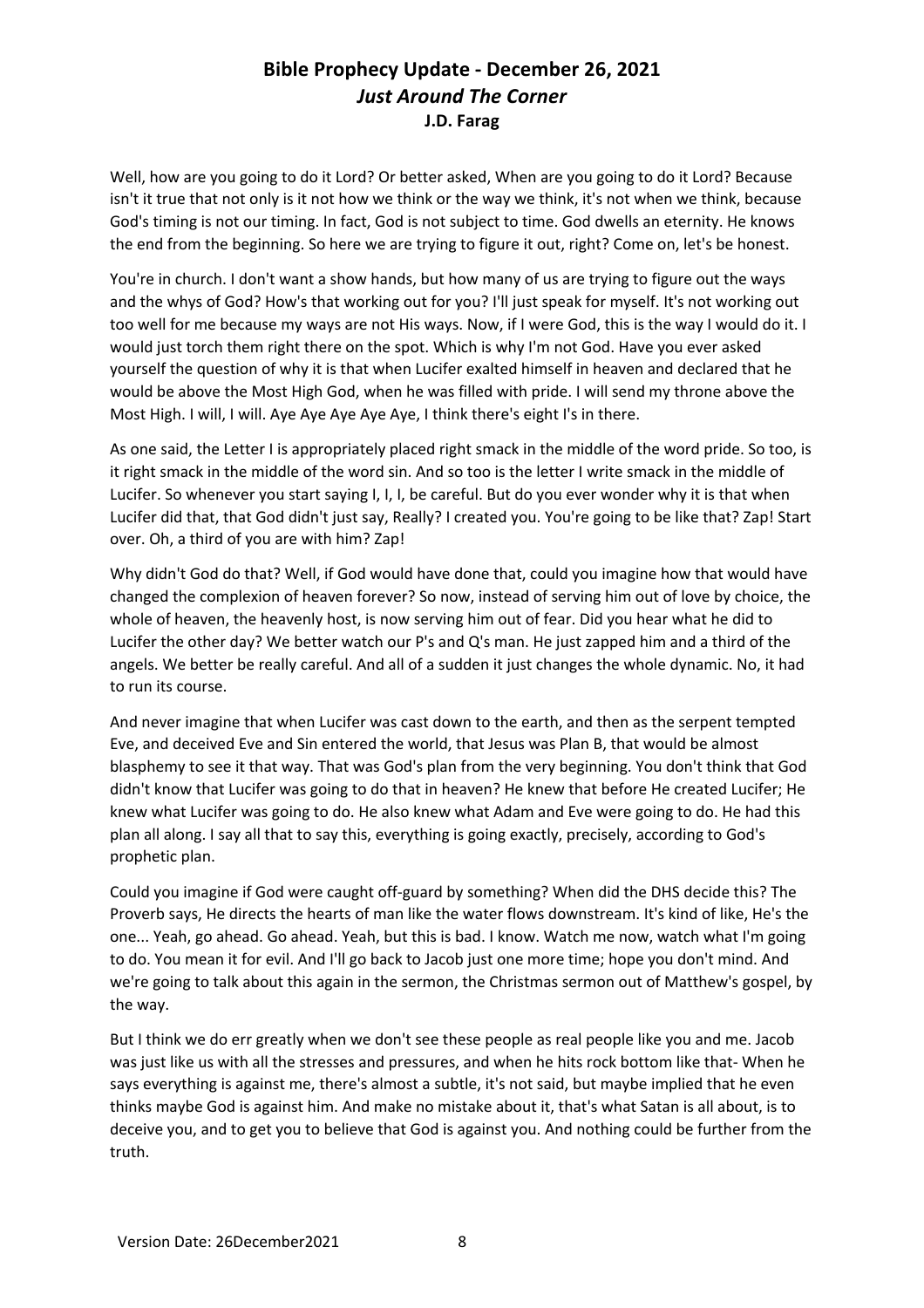If you're here in this church or watching online and you have any doubt and maybe the enemy has just gotten away with this, I would really encourage you to spend some time in Romans Chapter 8. If God is for me, and it says that in the original too, if God is for me, no one, no thing, no plan, nothing can be against me because God is for me. Who or what is going to be? You want to come against me? No weapon forged against me because God is for me. No one can be against me. In fact, if you want to try to come against me and do like Joseph's brothers, this evil against me, God's going to take it as only He can- I'm not mad.

I'm just passionate because this is the truth, the whole truth and nothing but the truth. So help me, God. God takes that evil plan- [Applause] Yes, praise the Lord! Yeah, we'll be done here in a.. Don't look at your watches. God as only He can. He takes that, that is forged against us and He says, This is good. Watch Me now. And He just turns it and works it and means it for good. OK, one last thing, and then we'll bring it to an end. I think a textbook example of this is in the Book Esther. Remember when we were going through the Book of Esther, one of my favorite books, along with all the other books of the Bible.

But today, Esther is the favorite. This guy, Haman, demon possessed, and he got the king to issue an edict, irreversible by the way, to destroy all of the Hebrews. And Mordecai- It's a fascinating story. Who would have ever imagined that it would turn out the way it did in the end, the evil that was plotted against them? So he gets this edict to kill every single Hebrew, and Mordechai is, I mean, Hamas is celebrating this, in fact, he's actually building these gallows. Do not imagine these as you know, hanging someone by the neck with a rope.

The gallows that Haman built for Mordechai were a stake, straight up, that they would impale people on alive. A cruel way to die. That's what he was building. And it just so happens, what a coincidence. Right? The king one night can't sleep, so he has them bring him and read him The Chronicles. You know, that'll put me to sleep right there. And it just so happens. What a coincidence. What are the odds that they would grab?

I can almost see the, the hand of the Lord guiding them as they're going through the library to get the scrolls. Which one are we going to read? The King can't sleep again. Oh, let's grab that one. No, not that one. This one. And they read the exact account of when Mordecai uncovered a plot to kill the king and the King's like , Ho, because he's a local king. Ho, did we ever reward this man? That's not here in the record, king.

Hey, we got to reward him. And then here's Haman, planning and plotting all night, shows up early in the morning and the king says to Haman, Oh, I'm so glad you're here. Hey, question, what should be done for the man that the King wants to honor? And here's Haman, so full of himself. Talk about an I problem. He's thinking, Oh, the king wants to honor me. So what does he do? He says oh, he describes in great detail. I think he should have the robe, your robe, he should be put on your horse and he should be paraded through the streets and they should hail him and praise him.

Can you imagine? These are real people. This really happened. Can you imagine? I would have loved to have been a fly on a camel to see the look on his face when the king turns to him and says, That's perfect. Go do that for Mordechai. And you know, the whole banquet thing I don't have time, doesn't permit, but it is so - That's what God's doing now. It's Esther 2 - the sequel, on a grand global scale. Here's the plot of Haman in this world against us.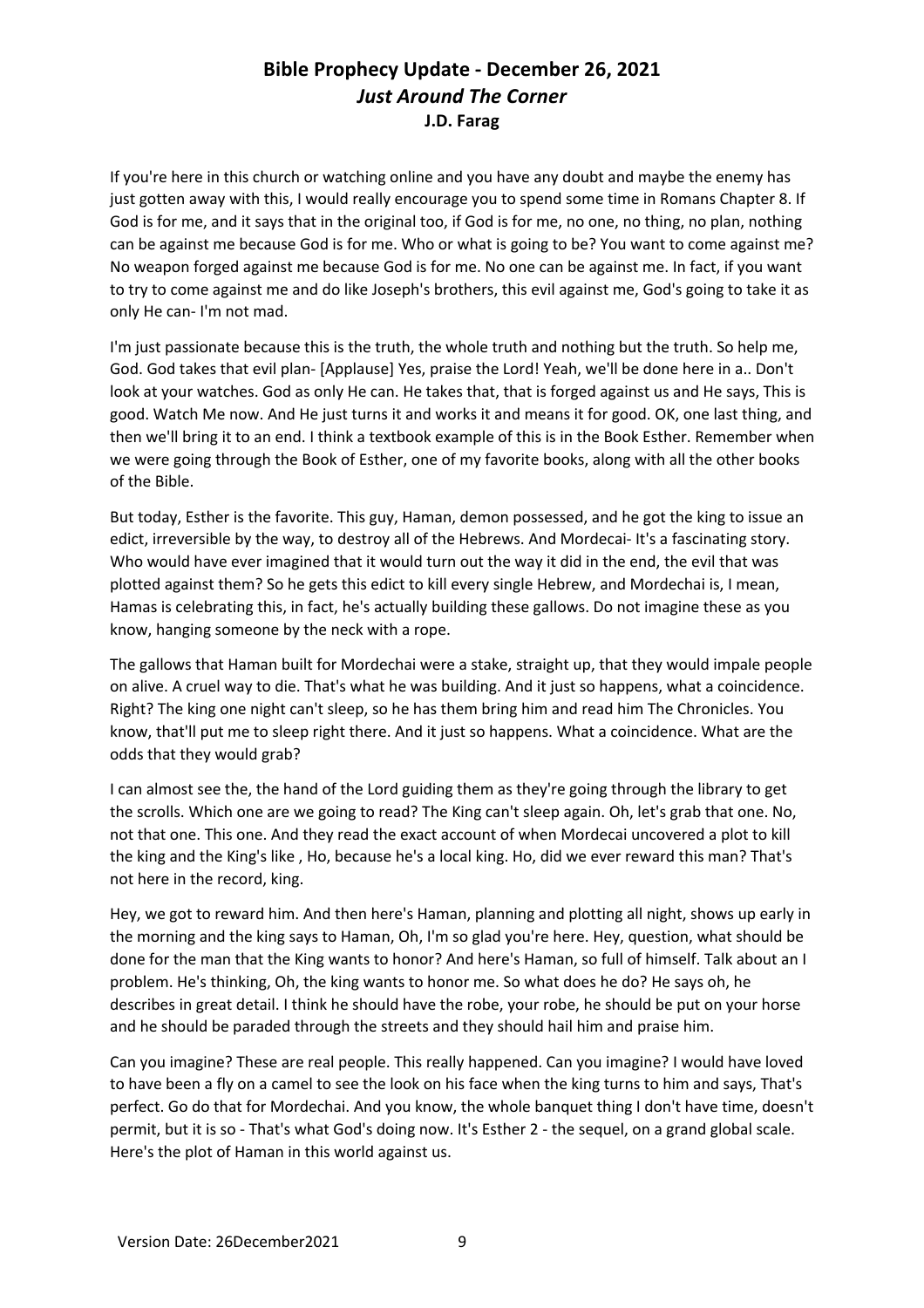And God's like, Those hallows, the gallows that you're making - In fact, in the Proverbs it says, you want to set a trap for that man? You're going to fall in that trap that you set, and that's exactly what happened. He ends up getting impaled. I would have loved to have seen that too. Is that bad? Is that twisted? Just pray for me. He's impaled on the very gallows that he made. God's going to do that. God is doing that. God is doing that because no weapon forged against us will prosper. Period, end of story. Yeah. [applause]

OK. All right, I said I was going to bring it to a close, so let's bring it to a close. You know, this is why we do these updates, right? We don't know when, we don't know the way, we don't know how, because His ways are not our ways. But we do know that. We do know that. We don't know when, but we know that by faith. This is why it is so important, in fact, that's Isaiah 55 as well. Seek the Lord, while He can be found. Today is a day of salvation. There is no more time. We have to get Jesus to people and people to Jesus. And this is why we end with the gospel and the ABCs of salvation.

What are the ABCs? Well, it's a very simple, childlike explanation of salvation. It's not a formula. The A is for admit or acknowledge that you sinned and are in need of a savior. Because if you think about it, unless and until we come to that place where we admit or acknowledge that we have sinned, we're not interested in the savior. We think we're good enough. And if you ask the average person on the street, are you going to go to heaven? They're going to say, Yeah. And if you ask them why, they're going to tell you, basically, I'm a good person.

Well, you might be a good person, but Romans 3:10 says you'll never be good enough. There is no one righteous, not even one. And then Romans 3:23 tells us why. It's because all have sinned. We were all born sinners and fall short of the glory of God, which is why we must be born again in order to enter heaven.

Romans 6:23 starts with the bad news first, because it's the penalty for that sin and then quickly offers the good news. Whats the bad news? Well, the bad news is the wages of sin is death, it's the death penalty. And by the way, when when you say the wages of sin is death, this is eternal for all eternity.

But here's the good news, the gift of God is eternal life in Christ Jesus our Lord. The B is for Believe In Your Heart that Jesus Christ is Lord. As Romans 10:9-10, says, If you believe in your heart that God raised Jesus from the dead, you will be saved. Just believe, it's actually as simple as B, just believe.

And the C, lastly, which comes as a result of the B, when you believe in your heart, you're going to express and confess with your mouth and call upon the Lord. And this is what Romans 10:9-10 also says, If you confess with your mouth, Jesus is Lord and believe in your heart that God raised him from the dead, you will be saved. For it is with your heart that you believe and are justified, and it is with your mouth that you confess and are saved.

And lastly, and I know for most of you, you hear this every week, but please hear Romans 10:13 with different ears to hear today because this is how you can be saved. You just call upon the name of the Lord. All who call upon the name of the Lord will be saved. Well, aren't I supposed to say a prayer? A certain prayer? A certain way? No. Aren't I supposed to, or maybe I should clean up my act first? Really, that's as absurd as taking a shower before you take a bath. No, He cleans you from the inside out. It's the regeneration work of the Holy Spirit living in you to live a holy life.